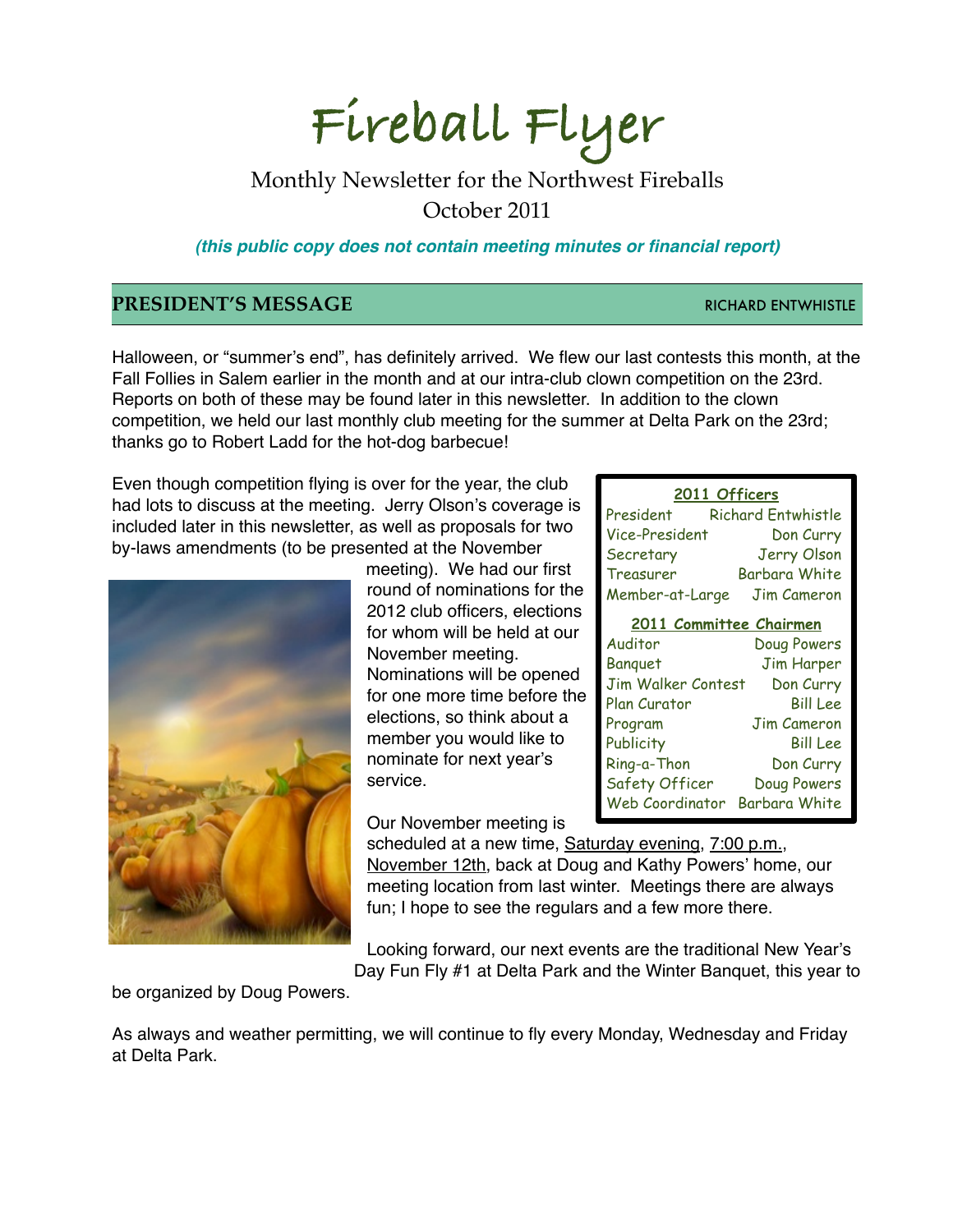## **INTRA-CLUB CLOWN COMPETITION, 23 OCTOBER 2011 RICHARD ENTWHISTLE**

The long-awaited, oft-delayed clown competition was held at Delta Park before our regular monthly meeting, October 23rd. Seven members competed in appearance (nicest looking plane, if flyer built), speed (fastest time for 10 laps), and high-low (the greatest time difference between the fastest and the slowest time (again, 10 laps) for the same plane).

Of the six flyer-built clowns, Dave Royer's was everyone's favorite and he scored top points for that segment.

Richard Entwhistle's clown scooped the speed competition with an elapsed time of 26.61 seconds (a speed of 83.64 mph) but it chose not to lift off the ground during the low-speed segment, which was won by Geoff Christianson with a difference of 49.23 seconds between his speed time (32.95 seconds, or 67.54 mph) and his slow time (an amazing 82.18 seconds, or 27.08 mph).

In addition to our contestants, Bill Lee assisted with timing and everything else, and Barbara White tabulated. Thanks to both!

We didn't fly racing or stunt competitions after the meeting ... the day was getting long and the old people were getting tired (me, included). Perhaps we can complete those two events at a later date? As the competition stands now, however, we have:

### **1st: Jerry Olson and Dave Royer, tied**

#### **3rd: Jim Harper**

**4th: Geoff Christianson and Richard Entwhistle, tied**

**6th: Alice Cotton-Royer**

**7th: Doug Powers**

*the first five flyers, Geoff Christianson*